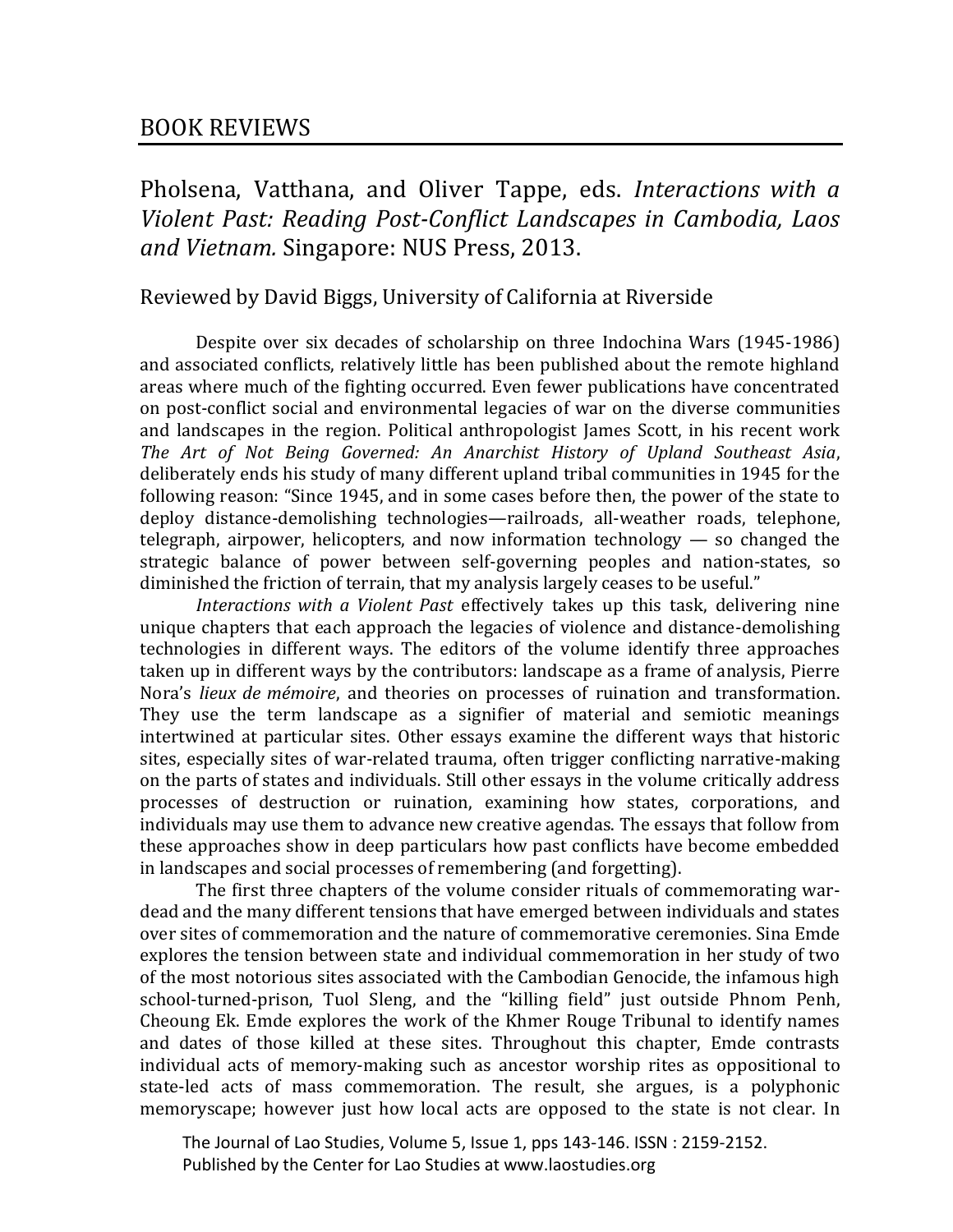Chapter 2, Oliver Tappe brings Pierre Nora's notion of "lieux de mémoire" to bear on another iconic memorial site from the wars, the cave-city of Viengxay located in an upland border province of northern Laos not far from Hà Nội. This network of caves served as an administrative redoubt for the leaders of the Lao communist movement from 1964 to 1973. After the war, Viengxay was transformed from a provisional capital into a kind of prison camp where people from the losing side went for "re-education". In the 1990s, the Lao government closed the camps and then set to developing the site as a tourist center. Tappe considers this newly fashioned, national tourist site as an important *lieu de mémoire* for the Lao state, however he notes that it doesn't function along the lines of what Nora had described as multi-vocal sites key to a living "memorynation" (p. 61). The third chapter by Markus Schlecker moves from important national sites of memory to a highly localized one, a recently discovered stone stelae turned up as a result of road construction in a northern Vietnamese village. Schlecker considers the resurgence of local ancestor cults and the fading interest in the more modern invention of war stelae dedicated to "war martyrs". In an era of village depopulation and declining state monetary support for war veterans, Schlecker suggests that village residents have returned to older practices of family-centered, ancestor veneration as a strategy to reclaim some autonomy from the state.

The next two chapters in the volume by Elaine Russell and Christina Schwenkel move from sites of commemoration to the practices of removing thousands of unexploded bombs left behind after the war. Russell's study of sites in Laos includes an eloquent, concise history of the overall effects of American bombing campaigns here from 1964 to 1973. She weaves in biographies of individuals involved in the removal of unexploded ordnance (UXO), showing how individual experiences, often traumatic, intersect with ongoing national and international dialogues. In the chapter's conclusion, she suggests the provocative notion that UXO might be considered as another type of *lieu de mémoire*, but the idea is not really developed in the essay.

Christina Schwenkel addresses more specifically the evolving *practices* of mine and UXO clearance in the former demilitarized zone of Vietnam in present-day Quang Tri Province. Schwenkel first provides a detailed synsopsis of professional, statemanaged demining programs, and then she draws on field work and other anthropological research to examine the parallel, often derided work of "hobby" deminers. In parallel with the earlier chapters, Schwenkel delves into the conflicting practices of hobby versus professional ordnance clearers. Rather than accept commonly accepted views on the hobbyists as untrained volunteers or social outcasts, Schwenkel considers more carefully why these individuals take such high risks and how they mitigate them. This chapter is especially useful for its deep theoretical reflections on the often-competing "moral economies of risk" (p. 153) that define UXO clearance and scrap metal collecting.

The final four chapters in the volume address various acts of post-conflict renovation. Vatthana Pholsena describes one of the most iconic roads of the war, Highway 9 that ran east-west connecting Savannakhet Province (Laos) and Quang Tri Province (Vietnam) just below the former DMZ at the 17th parallel. In the first half of the chapter, Pholsena articulates a vivid historical geography of this road from its inception as a commercial route to its role in the war as a side-branch for North Vietnamese troops and supplies moving north-south along the Ho Chi Minh Trail.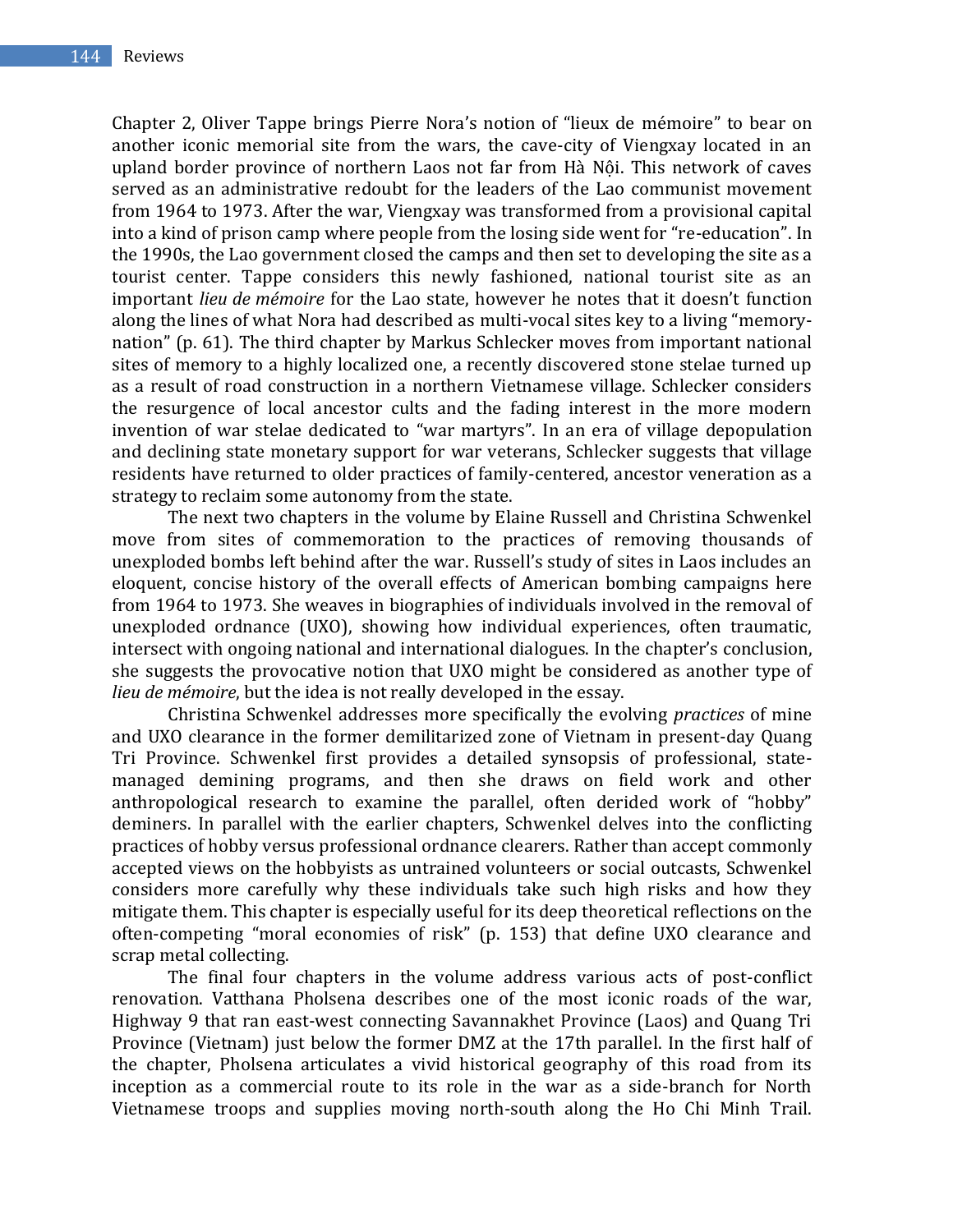Focusing on the Lao town of Sepon in the uplands not far from the border, Pholsena notes the different, conflicting memories associated with the road through such sites as state-sanctioned war memorials and the erased ruins of now-closed, post-war prison camps. Pholsena's interviews with residents of Sepon are fascinating, especially as she contrasts the experiences of villagers with former prison camp detainees who have since settled in the area.

Susan Hammond provides a chapter on Agent Orange based on her visits to one heavily sprayed site, A Lưới, and studies of archival and other records on the American deployment of tactical herbicides. The chapter lacks a theoretical focus comparable to other contributors – i.e., no discussion of *lieux de mémoire* – but it is nevertheless a compelling survey of issues attributed to Agent Orange/dioxin exposure in post-conflict landscapes.

In Chapter 8, Krisna Uk examines highlander villages in northeastern Cambodia, in particular studying how iconic images from the war such as planes, bombs, and guns have been worked into motifs of funerary art and in traditional weaving. Studying the motifs painted on the thatch roofs of funerary structures in these villages, Uk shows how the use of war-related icons suggests how wartime experiences or deadly legacies of the war such as UXO are visually woven into personal and collective narratives of individual lives. The second art-form in the chapter, woven handicrafts, conveys similar images from the war but for very different purposes. Here women weaving textiles have included icons from the war *not* because they relate to personal experiences but instead because the women believe tourists are more attracted to these references to war.

The final chapter by Ian Baird details a twenty-year saga of conflicts between one upland minority group, the Heuny, and Lao state officials anxious to use their homeland for hydropower projects and the associated mining of bauxite. Baird follows the struggles of this group of almost 7,000 persons who were forcibly resettled in the 1990s when a hydropower project was built. Many individuals left the resettlement zone and returned to ancestral homelands, citing a lack of agricultural land in the new area or a wish to recognize spiritual ties to old sacred sites. In this chapter, the relationship between the Heuny's conflicts and legacies of war is not clearly defined. Baird suggests that the community's involvement with American special forces units may have played into the Lao government's lack of concern with the destruction of their homes and home territory.

Scott ended his study of upland Southeast Asia in 1945, because he believed that the model for his argument ceased to exist; this collection of essays features the fine work of nine scholars who have ventured past the "distance-demolishing" technologies of the mid-twentieth century to find new "frictions of terrain" in select sites. Each essay draws on a slightly different mix of theoretical approach and subject, but all more or less show how new forms of social or political friction persist despite the trauma of war or post-war social upheaval. In some cases, new frictions reveal the persistance of older tensions, especially between upland minority groups and lowland elites and their allies. *Interactions with a Violent Past* is both a scholar's and a teacher's book. It offers students of upland Southeast Asia a variety of models and theoretical tools that open up new possibilities, new archives even, for more research. It's especially useful for teachers in two ways. One, each chapter stands alone very well as a case study. Two, most chapters feature concise, well-annotated summaries of key historical events such